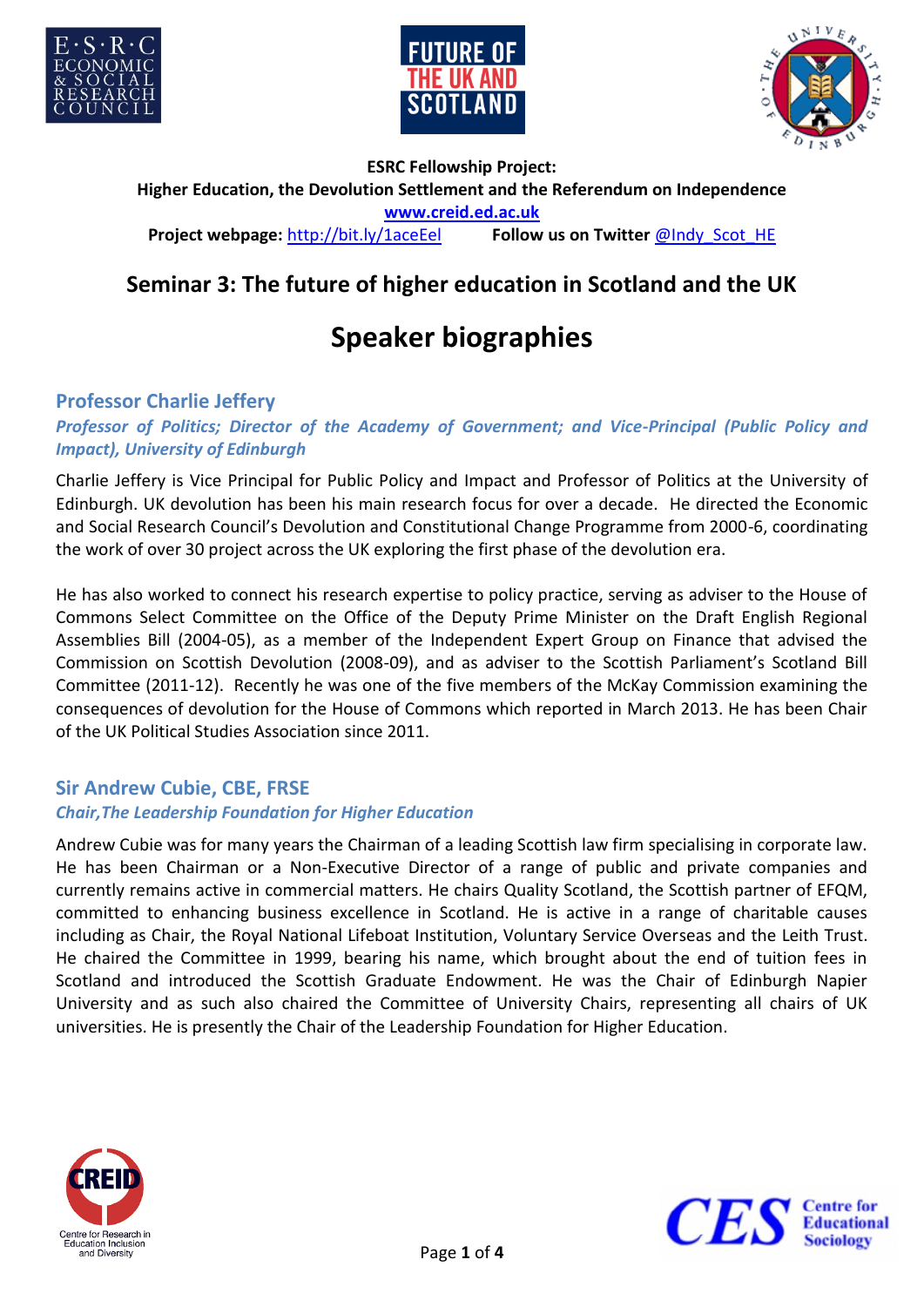#### **Sarah Minty** *Research Fellow, Centre for Research in Education Inclusion & Diversity, University of Edinburgh*

Sarah is currently working with Professor Sheila Riddell on the ESRC project *Higher Education in Scotland, the Devolution Settlement and the Referendum on Independence*. Since starting in educational research almost ten years ago, Sarah has worked on numerous projects – at the Universities of Edinburgh and Stirling, and at the Institute for Policy Studies in Education (IPSE) at London Metropolitan University. Her work has covered a range of educational settings, including schools, vocational education, higher education, and supplementary schools.

#### **Professor Anton Muscatelli** *Principal and Vice Chancellor, University of Glasgow*

Anton Muscatelli has been Principal and Vice-Chancellor of the University of Glasgow since 1 October 2009. From 2007-2009 he was Principal and Vice-Chancellor of Heriot-Watt University. An economist, his research interests are monetary economics, central bank independence, fiscal policy, international finance and macroeconomics. He is a Fellow of the Royal Society of Edinburgh, and an Academician in the Learned Societies of the Social Sciences.

Anton Muscatelli served on the 2001 and 2008 RAE Panels for Economics and Econometrics. He has served on the Research Grants Board of the ESRC and its International Advisory Committee, and was a member of the Council of the Royal Economic Society.

He has been (2007-10) a special adviser on monetary policy to the House of Commons Treasury Select Committee. He has previously acted as consultant to the European Commission and the World Bank.

He is a member of the Board of the Scottish Funding Council which provides funding and oversight of Scotland's Colleges and Universities. From 2008-10 he was Convenor of Universities Scotland and Vice-President of Universities UK. He currently chairs Universities Scotland's Research and Knowledge Exchange Committee. He has served on a range of Committees, Networks and working groups within Universities UK. He currently co-chairs, with Sir Richard Lambert, the steering board for the creation of the new National Centre for Universities and Business. He is a member of the Board of Trustees of the Council for Advancement and Support of Education (CASE) Europe.

# **Michael Russell MSP**

#### *Cabinet Secretary for Education and Lifelong Learning, Scottish Government*

Michael Russell joined the Scottish National Party in 1974 and held a number of senior party posts before becoming the party's first full time Chief Executive in 1994. Mr Russell was the campaign manager for Alex Salmond's leadership campaign in 1990 and he contested the SNP leadership in 2004.

He was elected to the Scottish Parliament in 1999 as a Regional Member for the South of Scotland, was a founding member of the Parliamentary Bureau and then served as Shadow Minister for Children, Education and Culture. He won 'Debater of the Year' award in 2000 and was short listed for 'Scottish Politician of the Year' title in 2002.

Mr Russell lost his seat in 2003 and returned to a media career but was re-elected for the same region in 2007 when he was appointed Minister for Environment.

He was Minister for Culture, External Affairs and the Constitution, with responsibility for the National Conversation and the White Paper Your Scotland, Your Voice, from February until December 2009 when he was appointed Education Secretary.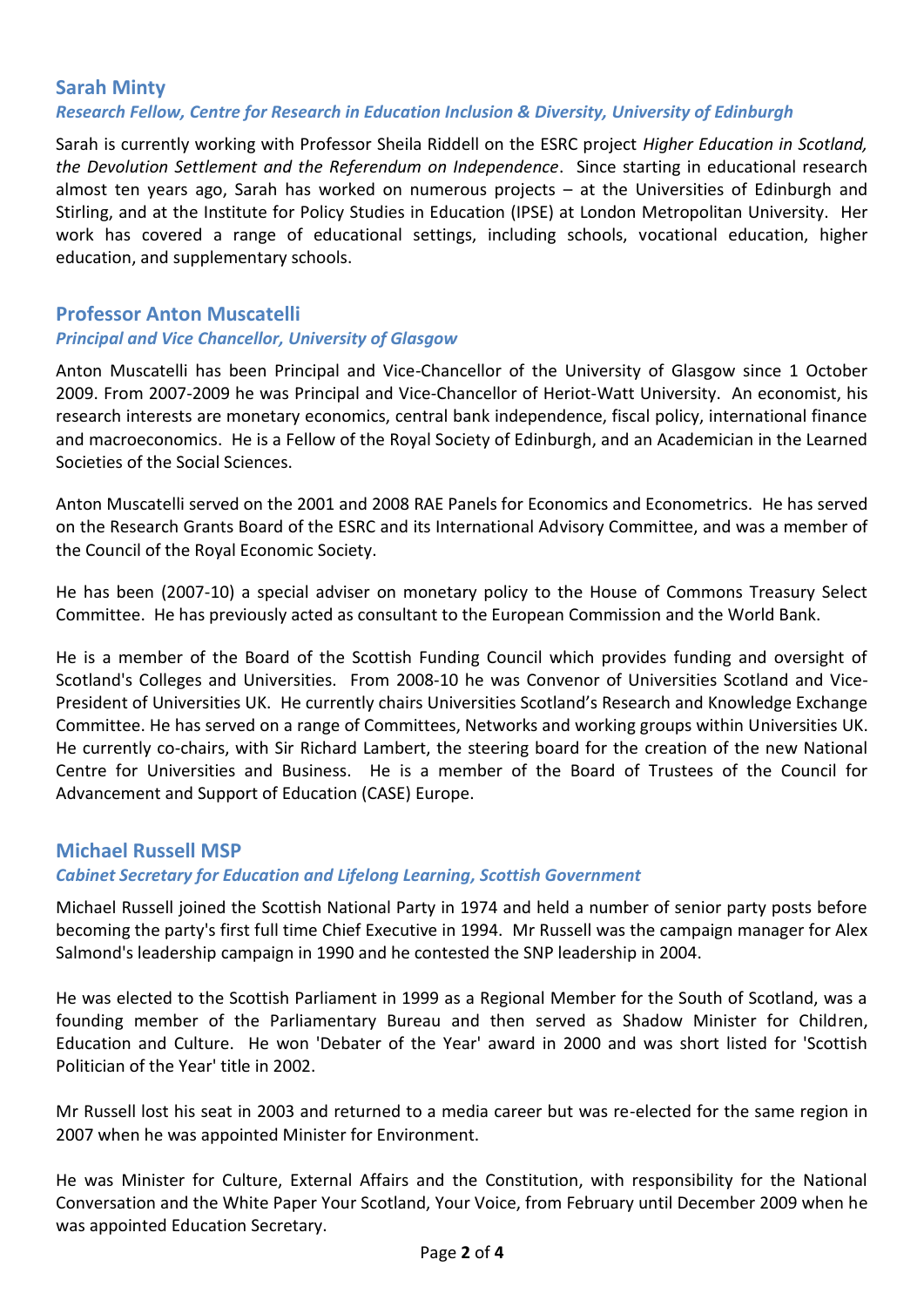# **The Rt Hon Alistair Carmichael MP** *Secretary of State for Scotland, Scotland Office*

Alistair Carmichael is the Deputy Leader of the Scottish Liberal Democrats. He was appointed as Secretary of State for Scotland in October 2013. He has been the MP for Orkney and Shetland since the 2001 general election.

Alistair attended Port Ellen Primary School and Islay High School. He gained an LLB in 1992 at the University of Aberdeen, a diploma in Legal Practice in 1993 and qualified as a solicitor and Notary Public in 1995.

Alistair was elected to represent Orkney and Shetland in the 2001 general election. He was appointed Liberal Democrat Northern Ireland and Scotland Spokesman in July 2007. He was reappointed to the position by Nick Clegg in October 2008. He had also briefly served as the Liberal Democrat Home Affairs Spokesman. At the beginning of the Liberal Democrat-Conservative coalition government, Alistair was appointed Deputy Chief Whip and Comptroller of HM Household before being appointed as Secretary of State for Scotland.

# **Professor Susan Robertson, BAppSc, BEd(WAust), BSc(Curtin), PhD(Calg)** *Professor of Education (Sociology), University of Bristol*

Professor Susan Robertson is Professor, Sociology of Education in the Graduate School of Education, University of Bristol. She has worked to create the Centre for Globalisation, Education and Societies, the first of its kind in the United Kingdom. She is a founding editor for the journal 'Globalisation, Societies and Education'. Susan has just completed a Synthetic Review of Globalisation, Education and Development for the Department of International Development.

Previously, she was co-director of a major Economic and Social Research Council funded project on new technologies and learning, 'InterActive Education: Teaching and Learning in the Information Age', with a particular interest in the wider policy issues. Her current work is engaged with globalisation and regionalisation as it works on and through education systems and new sites of knowledge production. Recent work includes analyses of global and regional agreements and their implications for education; the creation of the European Education Space as part of the European Union's competitive knowledge economy strategy; new educational spaces that are being generated as part of state's knowledge economy strategies; new patterns of education aid in the global economy; rescaling and citizenship regimes.

She is co-convenor of a Worldwide Universities Network initiative on globalisation and education – 'Constructing Knowledge/Spaces (CK/S): Transnational/Transdisciplinary Perspectives' and maintains a CK/S blog on developments on global higher education.

#### **Dave Watson**

#### *Scottish Organiser (Bargaining and Campaigns), Unison Scotland*

Dave Watson is the Head of Bargaining & Campaigns with UNISON, Scotland's largest trade union representing 160,000 members in Scotland. Dave manages UNISON Scotland's bargaining, legal, equalities, communications, research and government affairs functions.

Dave has been a UNISON Official for 34 years and is a graduate in law from the University of Strathclyde. He was seconded to the Scottish Executive Health Department in 1999/2000 as HR Strategy Implementation Manager and was an Expert Advisor to the Christie Commission on the Future Delivery of Public Services. He is also a past Chair of the Scottish Labour Party.